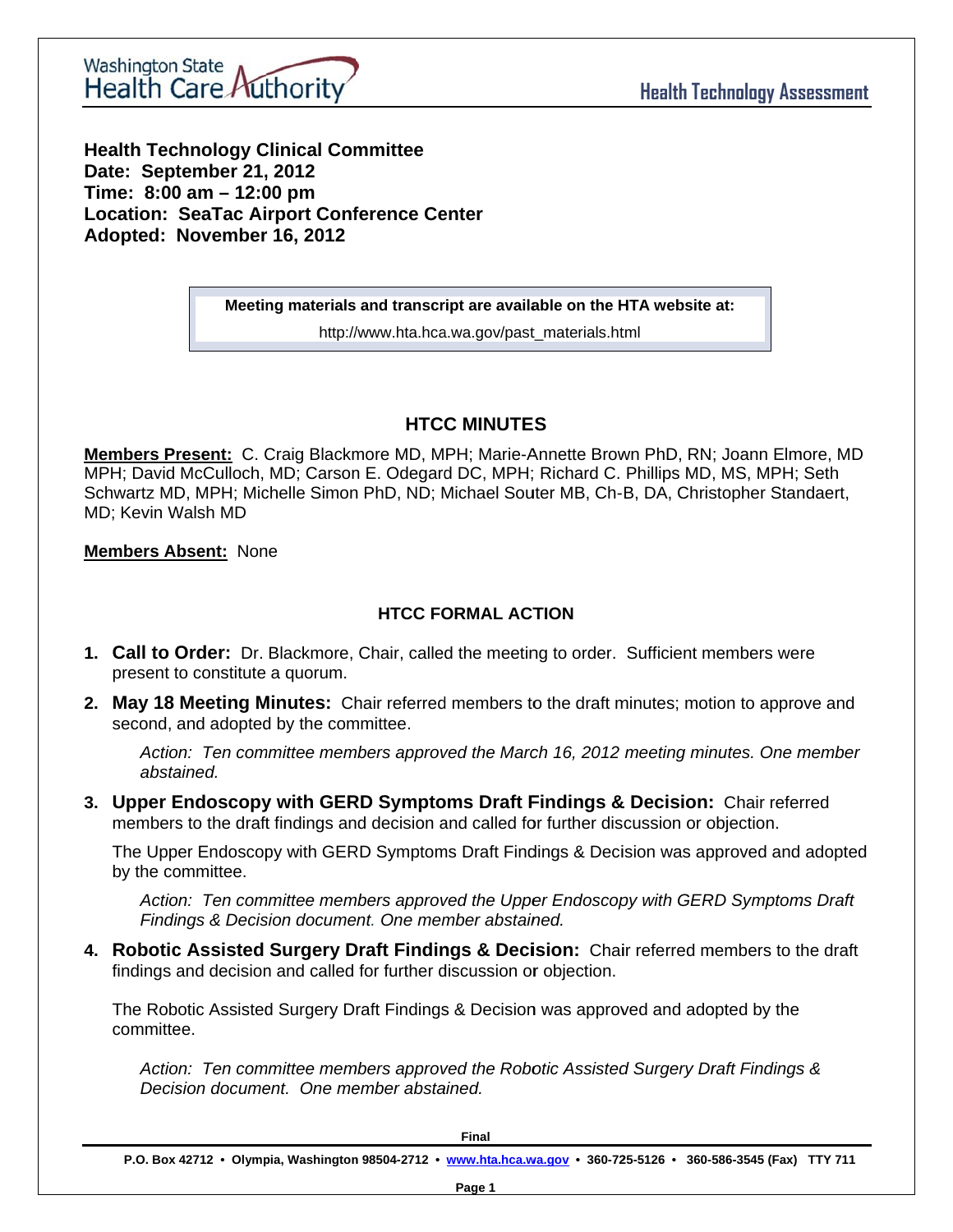# **5. Intensity Modulated Radiation Therapy:**

#### Scheduled and Open Public Comment :

The Chair called for public comments.

- Scheduled Public Comments: Seven stakeholders scheduled time for public comments.
- Open Public Comments:
	- o John Rieke, MD, American Society of Radiation Oncology, Medical Director, MultiCare Regional Cancer Center
	- o George Laramore, MD, University of Washington Medical Center, Seattle Cancer Care Alliance
	- o Kenneth Russell, MD, University of Washington Medical Center, Seattle Cancer Care Alliance
	- o Jason Rockhill, MD, University of Washington Medical Center, Seattle Cancer Care Alliance
	- o Ralph Ermoian, MD, University of Washington Medical Center, Seattle Cancer Care Alliance
	- o Edward Kim, MD, University of Washington Medical Center, Seattle Cancer Care Alliance
	- o Joseph Hartman, MD, RadiantCare Radiation Oncology LLC
- Written public comments: One stakeholder provided written comment to the committee.
	- o Huong Pham, MD, Section Head, Radiation Oncology, Virginia Mason Medical Center

## Agency Utilization and Outcomes:

Jeff Thompson MD, MPH Chief Medical Officer, Health Care Authority, presented the state agency utilization rates for Intensity Modulated Radiation Therapy to the committee. The full presentation is published with September 21 meeting materials.

#### Vendor Report and HTCC Q & A:

The Chair introduced the clinical expert, Martin Fuss MD, professor and Vice Chair, Director Program in Image-guided Radiation Therapy, Department of Radiation Medicine, Oregon Health & Science University.

Edgar E. Clark MD, MHA of the Center for Evidence-based Policy, Oregon Health and Science University, presented the evidence review addressing Intensity Modulated Radiation Therapy. The full presentation is published with September 21 meeting materials.

#### Committee Discussion and Decision

The HTCC reviewed and considered the Intensity Modulated Radiation Therapy technology assessment report and information provided by the state agencies. They also heard comments from